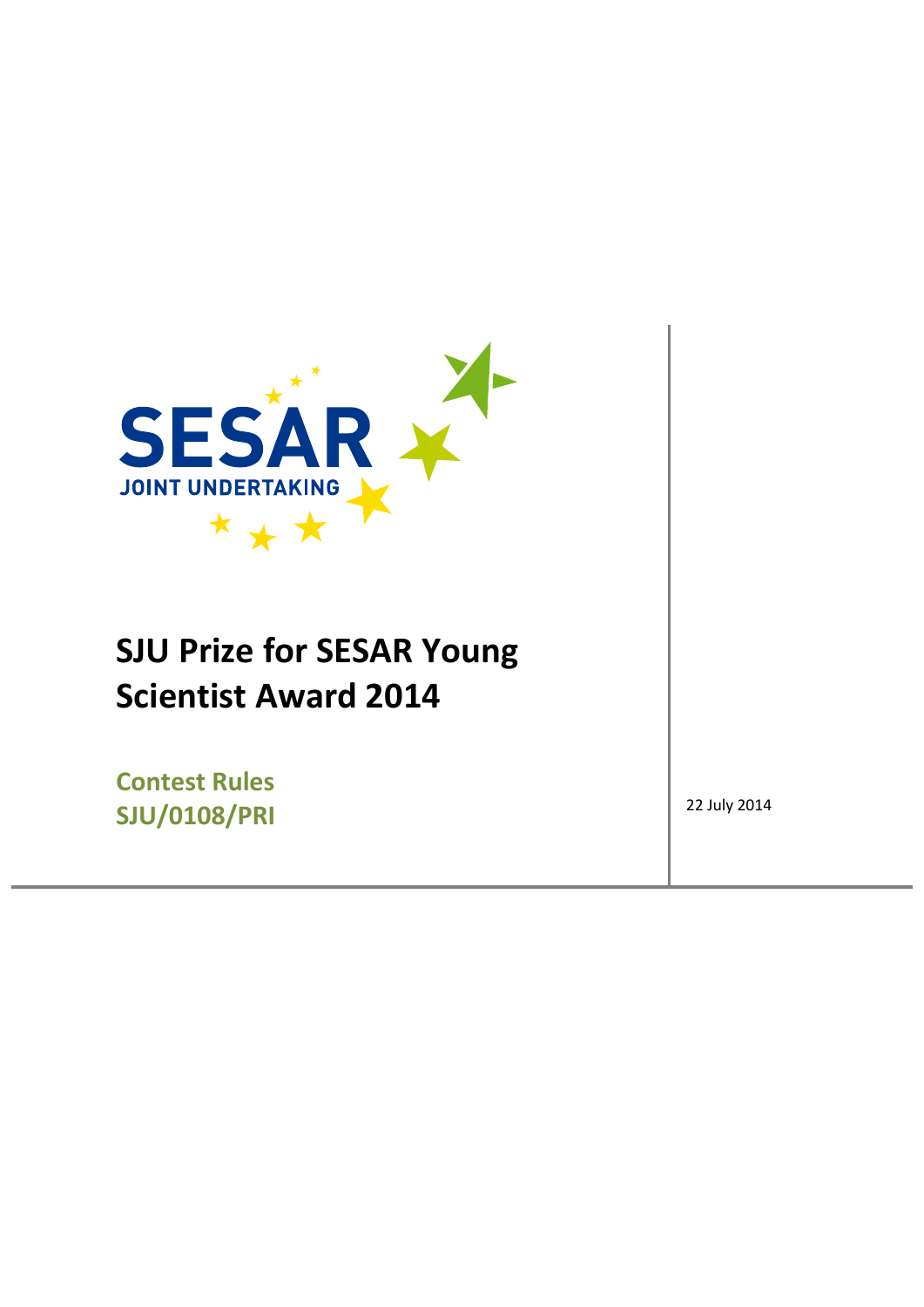# **Table of Contents**

| $\mathbf{1}$   |  |  |
|----------------|--|--|
| $\overline{2}$ |  |  |
| 3              |  |  |
| $\overline{4}$ |  |  |
| 5              |  |  |
| 6              |  |  |
| $\overline{7}$ |  |  |
| 8              |  |  |
| 9              |  |  |
| 10             |  |  |
|                |  |  |
|                |  |  |
|                |  |  |

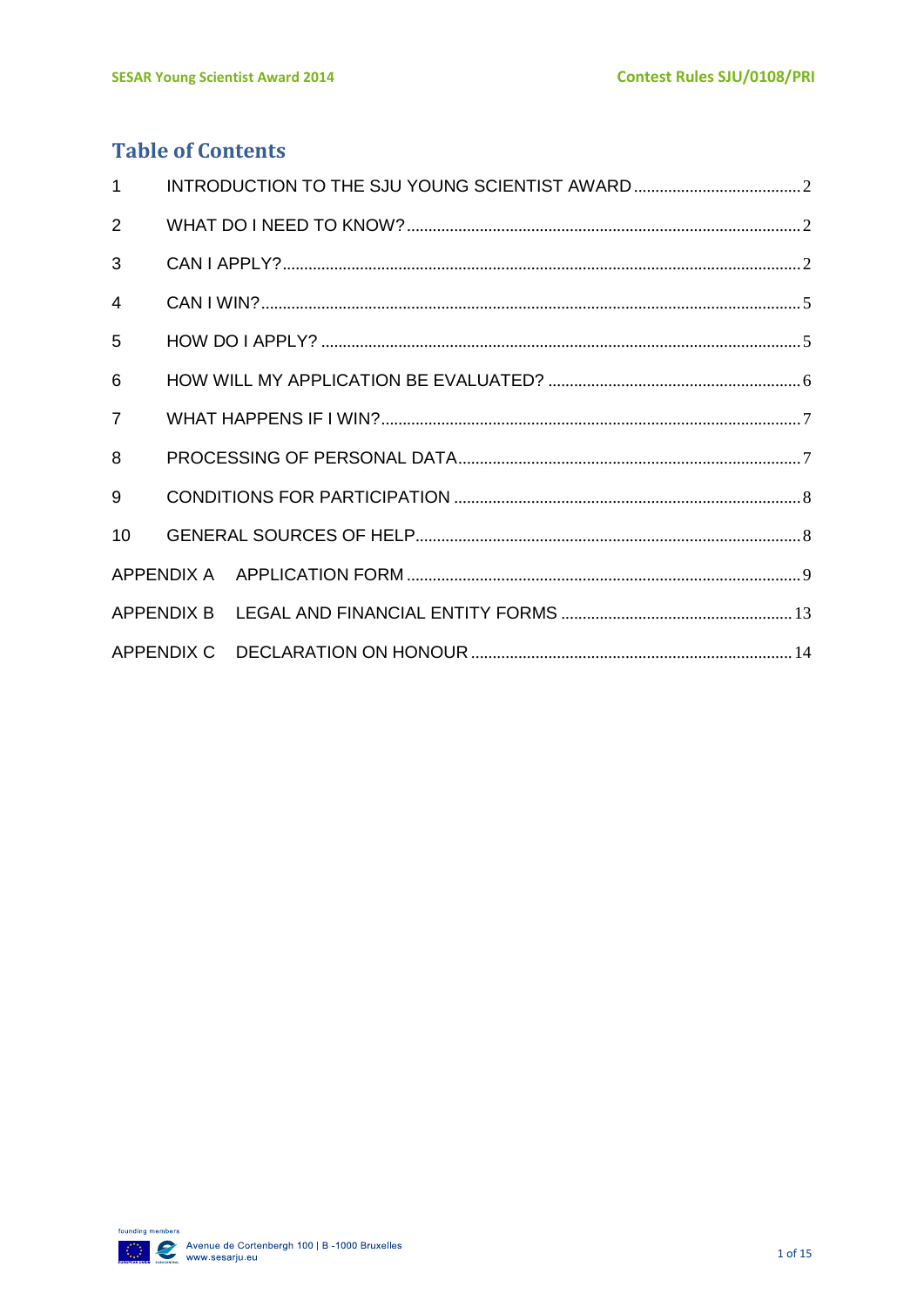### <span id="page-2-0"></span>**1 INTRODUCTION TO THE SJU YOUNG SCIENTIST AWARD**

The SESAR Young Scientist Award, now in its third year, aims to recognise young scientists with high potential contributing to any SESAR activity by supporting the scientific development of *"Air Traffic Management and Enabling Technologies".* In addition, the award also provides a mechanism for further personal development.

The SESAR Young Scientist Award is a financial reward of the scientific achievements performed by an individual within the framework of a Bachelor or Master Thesis or on-going PhD of a young scientist. This financial contribution or "Prize" will be awarded following a public contest (as per Article 138 of the Financial Regulation applicable to the General Budget of the European Union<sup>1</sup>).

The SESAR Young Scientist Award 2014 is published and managed by the SESAR Joint Undertaking<sup>2</sup> and announced each year at its SESAR Innovation Days event<sup>3</sup>, which is the main forum for dissemination of SESAR Innovative Research results and for interaction with the wider ATM research community and industry representatives.

Under this contest, "Application" means a submission of an application of a contestant for the SESAR Young Scientist Award 2014 and "Contestant" means a young scientist competing for the prize under the terms of this contest.

# <span id="page-2-1"></span>**2 WHAT DO I NEED TO KNOW?**

#### **2.1 The Prize**

The winner receives a trophy, publicity, recognition and a range of opportunities.

A Prize of 5.000€ will be awarded to the successful Contestant.

#### **2.2 The Timeline**

| Launch of this contest:   | 22 July 2014, 11.30 a.m. (CET, Brussels local time)   |
|---------------------------|-------------------------------------------------------|
| Deadline for submissions: | 6 October 2014, 11.30 a.m. (CET, Brussels local time) |

The winner will be publicly announced on 27 November 2014 at the SESAR Innovation Days with shortlisted contestants being advised in advance to ensure their participation at the event.

## <span id="page-2-2"></span>**3 CAN I APPLY?**

Any Young Scientist who has contributed to scientific achievements within a Bachelor or Master Thesis (which must have been completed not more than 2 years ago) or part of an on-going PhD, and who are resident of an EU Member State or an Associated Country to the 7th Research and Development Framework Programme (FP7). The Young Scientist applying must be able to show scientific achievement that is clearly relevant under Single European Sky (SES) and in particular SESAR, covering ATM, related Airport and Air Vehicle areas of research.

The EU Member States are Austria, Belgium, Bulgaria, Croatia, Cyprus, Czech Republic, Denmark, Estonia, Finland, France, Germany, Greece, Hungary, Ireland, Italy, Latvia, Lithuania, Luxembourg, Malta, The Netherlands, Poland, Portugal, Romania, Slovakia, Slovenia, Spain, Sweden, United Kingdom.

<sup>3</sup> http://www.sesarinnovationdays.eu/



**.** 

<sup>&</sup>lt;sup>1</sup> Regulation (EU, Euratom) No 966/2012 of the European Parliament and of the Council of 25 October 2012 on the financial rules applicable to the general budget of the Union

<sup>2</sup> See SESAR Annual Work Programme 2014 – pages 49 and 50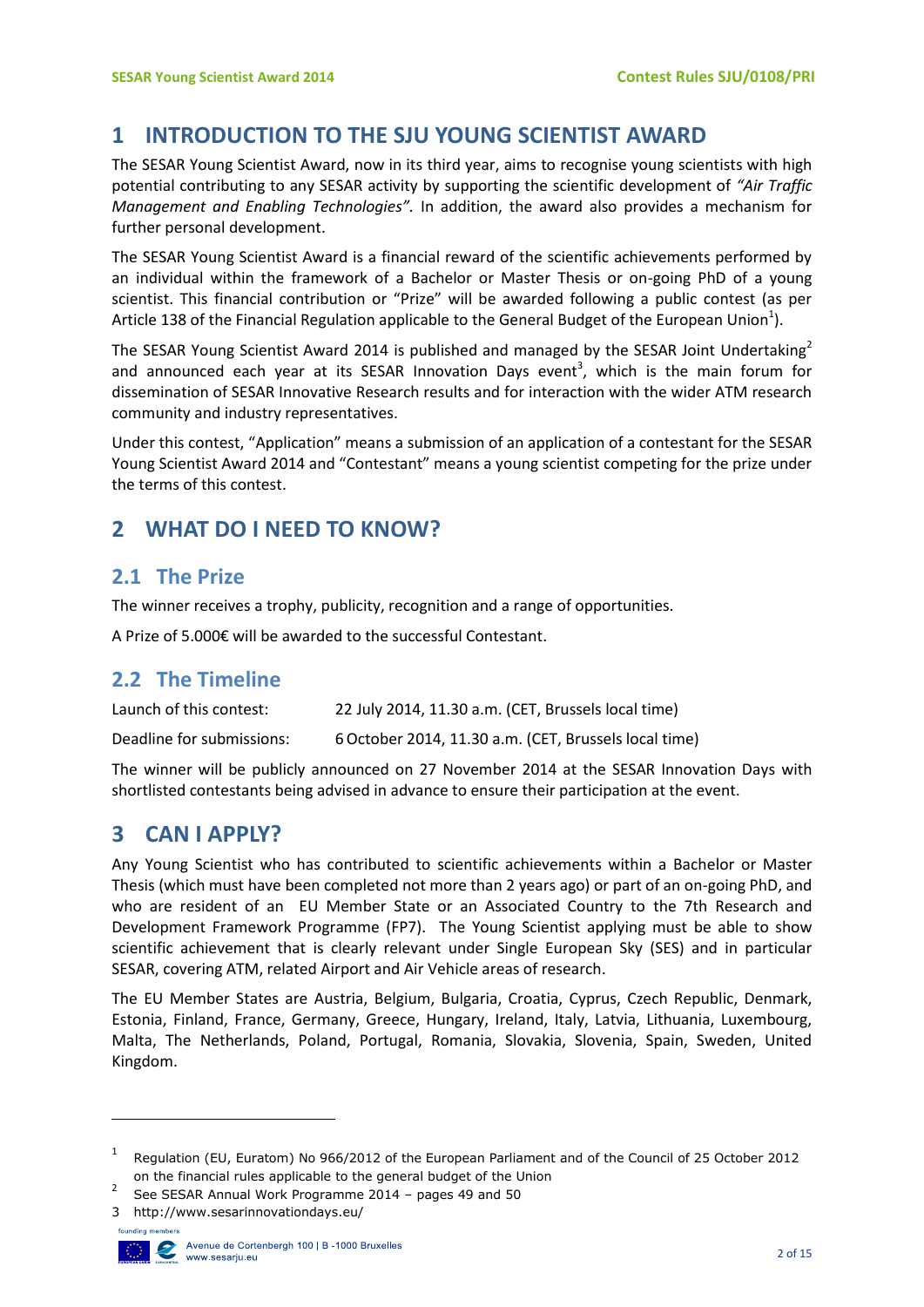The Associated Countries are Albania, Bosnia and Herzegovina, Faroe Islands, FYR Macedonia, Iceland, Israel, Liechtenstein, Moldova, Montenegro, Norway, Serbia, Switzerland and Turkey.

In addition, the Contestant should meet the following exclusion and selection criteria:

#### **3.1 Exclusion criteria**

To be eligible for participating in this contest, the Contestant cannot be in any of the following exclusion grounds:

- a) being bankrupt or being wound up, is not having its affairs administered by the courts, has not entered into an arrangement with creditors, has not suspended business activities, is not the subject of proceedings concerning those matters, and is not in any analogous situation arising from a similar procedure provided for in national legislation or regulations;
- b) have been convicted of an offence concerning professional conduct by a judgment which has the force of *res judicata*;
- c) have been guilty of grave professional misconduct proven by any means which the contracting authorities can justify including by decisions of the European Investment Bank and international organisations;
- d) have not fulfilled all its obligations relating to the payment of social security contributions and the payment of taxes in accordance with the legal provisions of the country in which it is established, with those of the country of the contracting authority and those of the country where the contract is to be carried out;
- e) have been the subject of a judgement which has the force of *res judicata* for fraud, corruption, involvement in a criminal organisation or any other illegal activity detrimental to the SJU/Union's financial interests;
- f) be subject of the administrative penalty for being guilty of misrepresentation in supplying the information required by the contracting authority as a condition of participation in the procurement procedure or failing to supply an information, or being declared to be in serious breach of his obligation under contract covered by the EU budget.

Accordingly, Contestants must provide a **Declaration on honour** (see Appendix C), duly signed and dated, stating that they are not in one of the situations referred to above.

#### Nota Bene:

The Contestant to which the Prize is to be awarded shall provide, within 15 calendar days following notification of award and preceding the signature of the award letter, the **original** Declaration on honour (if provided in copy at the submission stage) and the following documentary proofs (**originals**) to confirm the declaration referred to above:

- For situations described in (a), (b) and (e), production of a recent<sup>4</sup> extract from the judicial record is required or, failing that, a recent equivalent document issued by a judicial or administrative authority in the country of origin or provenance showing that those requirements are satisfied.
- For the situation described in point (d) above, recent<sup>5</sup> certificates or letters issued by the competent authorities of the State concerned are required. These documents must provide evidence covering all taxes and social security contributions for which the Contestant is liable, including for example, VAT, income tax and social security contributions.<sup>6</sup>

Contestants are strongly advised to explore the sources in their respective national legal systems for acquiring the required supporting documentation and the related deadlines, already at the stage of the



1

 $4$  Not older than one year.

Not older than one year.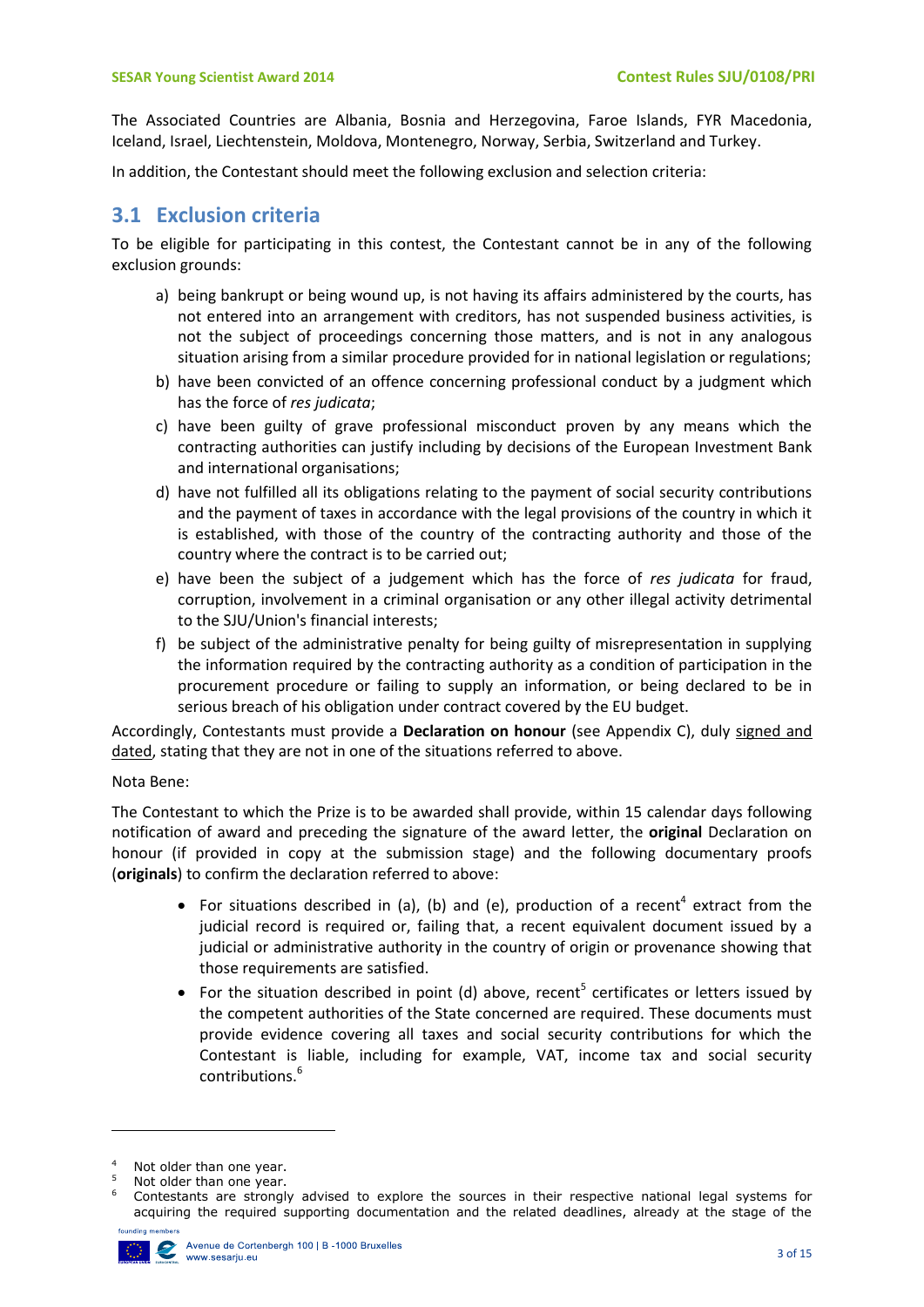Financial Identification Form attached hereto as Appendix C.

For any of the situations (a), (b), (d) or (e), where *any* document described in two paragraphs above is *not issued* in the country concerned, *it* may be replaced by a sworn or, failing that, a solemn statement made by the interested party before a judicial or administrative authority, a notary or a qualified professional body in his country of origin or provenance.

Please refer to the following web page for additional information regarding the relevant requirements and model documents under national laws of the EU Member States:

[http://ec.europa.eu/internal\\_market/publicprocurement/e-procurement/e-certis/index\\_en.htm.](http://ec.europa.eu/internal_market/publicprocurement/e-procurement/e-certis/index_en.htm)

#### **3.2 Selection criteria**

T**he contestant,** to be eligible for award **shall** fulfil the following three selection criteria by providing the below requested evidence:

- 1. Be a young scientist who has contributed scientific achievements within:
	- $\triangleright$  a Bachelor or Master Thesis (which must have been completed not more 2 years earlier than the closure (deadline for submissions) date of this contest-), or
	- $\triangleright$  part of an on-going PhD.

Evidence to be provided

- Copy of diploma's certificates or similar documents.
- 2. Be a resident of an EU Member State or a country associated to the Research Framework Programme.

Evidence to be provided:

- Copy of any official identification document (passport, etc.). If you are not an EU citizen, you must present a document proving your residency in the EU or an Associated Country (e.g. a copy of your visa, or work permit)
- 3. Have performed the work being considered under this award within the scope of the SESAR Programme, i.e. covering Air Traffic Management, related Airport and Air Vehicle areas of research within one of the following thematic areas:
	- 1. Automation;
	- 2. Complex systems;
	- 3. System Architecture & System Design;
	- 4. Information Management, Uncertainty & Optimisation;
	- 5. Enabling Change.

Evidence to be provided:

<span id="page-4-0"></span>Copy of any official document describing the scientific achievement performed by the Contestant under its Bachelor or Master Thesis and recommendations from the supervisor of the Bachelor, Master or on-going PhD Thesis and/or publication reviews or commendations received.

preparation and submission of their applications, in order to avoid any delays in providing the documents in case selected for award of the Prize.



1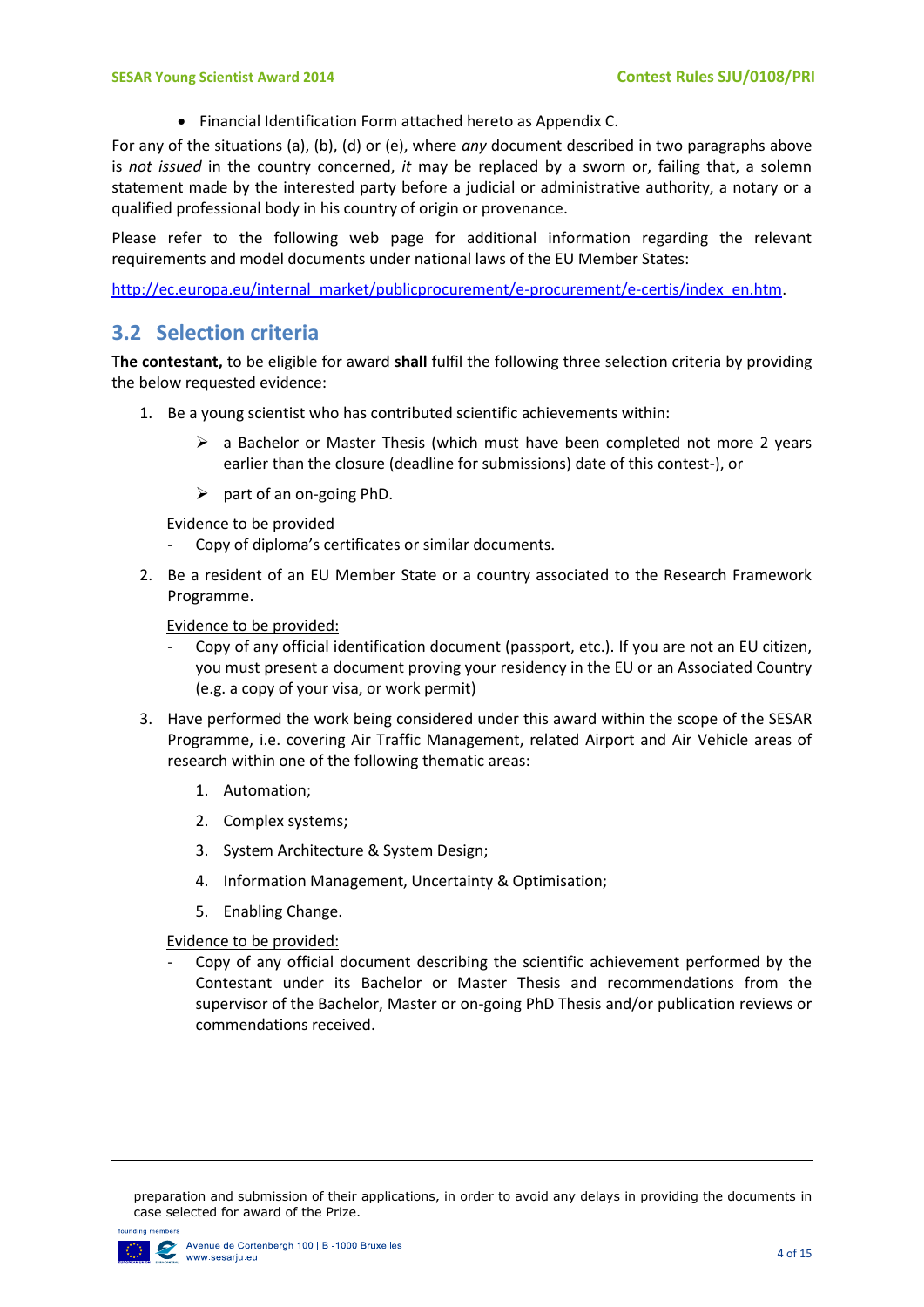## **4 CAN I WIN?**

The eligible and selected contestants of the SESAR Young Scientist Award 2014 will be then judged by jury of high-level independent experts from the SJU and its Scientific Committee formed as an "Award Board".

#### **4.1 Award criteria**

The Award board will perform an evaluation according to the following award criteria:

- 1. Relevance to the thematic areas, referred above in selection criterion 3;
- 2. Level of innovation Scientific Depth & Progress beyond the State of the Art;
- 3. Scientific excellence and soundness of the selected approach;
- 4. Impact through the publications derived from the thesis (peer reviewed) and/or patents;
- 5. Engagement of the Contestant through European and/or international exchanges or cooperation;
- 6. Structure, clarity and appropriateness of the written thesis.

## <span id="page-5-0"></span>**5 HOW DO I APPLY?**

If you would like to participate in this contest please complete the following steps:

- 1. Prepare a complete application to this contest that shall contain the documents listed below:
- 1.1. "Application Form" attached hereto as Appendix A including a description of the scientific achievements and the necessary references and details of the supervisor of the Bachelor, Master or on-going PhD Thesis (the "Supporter"),
- 1.2. Legal Entity and Financial Identification Forms attached hereto as Appendix B,
- 1.3.Declaration on honour with respect to the exclusion criteria and absence of conflict of interest attached hereto as Appendix C,
- 1.4. In complement to the Application, the SJU welcomes in your application, extracts or complete versions of publications/papers, commendations and if available the Thesis containing the scientific achievements covered either under the Bachelor or Master Thesis referenced in the Application Form or as part of an on-going PhD.

If you decided to submit this extra documentation, please observe the following:

- $\triangleright$  This documentation shall be directly relevant for the purpose of this contest.
- $\triangleright$  Shall be strictly sent by email to the application address, or exceptionally by reference to a download site with specific reference made in the application form to the information being provided for consideration.
- $\triangleright$  The SJU will not make use of the content or results of the above referred documentation other than for the purpose of assessment the applications with a view to the award.
- 2. Send your application via e-mail to [youngscientist@sesarju.eu.](mailto:youngscientist@sesarju.eu) Applications reaching the SJU by any other means are regarded as 'not submitted' and will not be evaluated.
- 3. The deadline for submission of applications and any supporting material is **6th October 2014, at 11.30 a.m. (CET, Brussels local time).**

Please note that:

- There is no fee to apply to the contest.
- If you want to withdraw your Application, please write t[o youngscientist@sesarju.eu.](mailto:youngscientist@sesarju.eu)

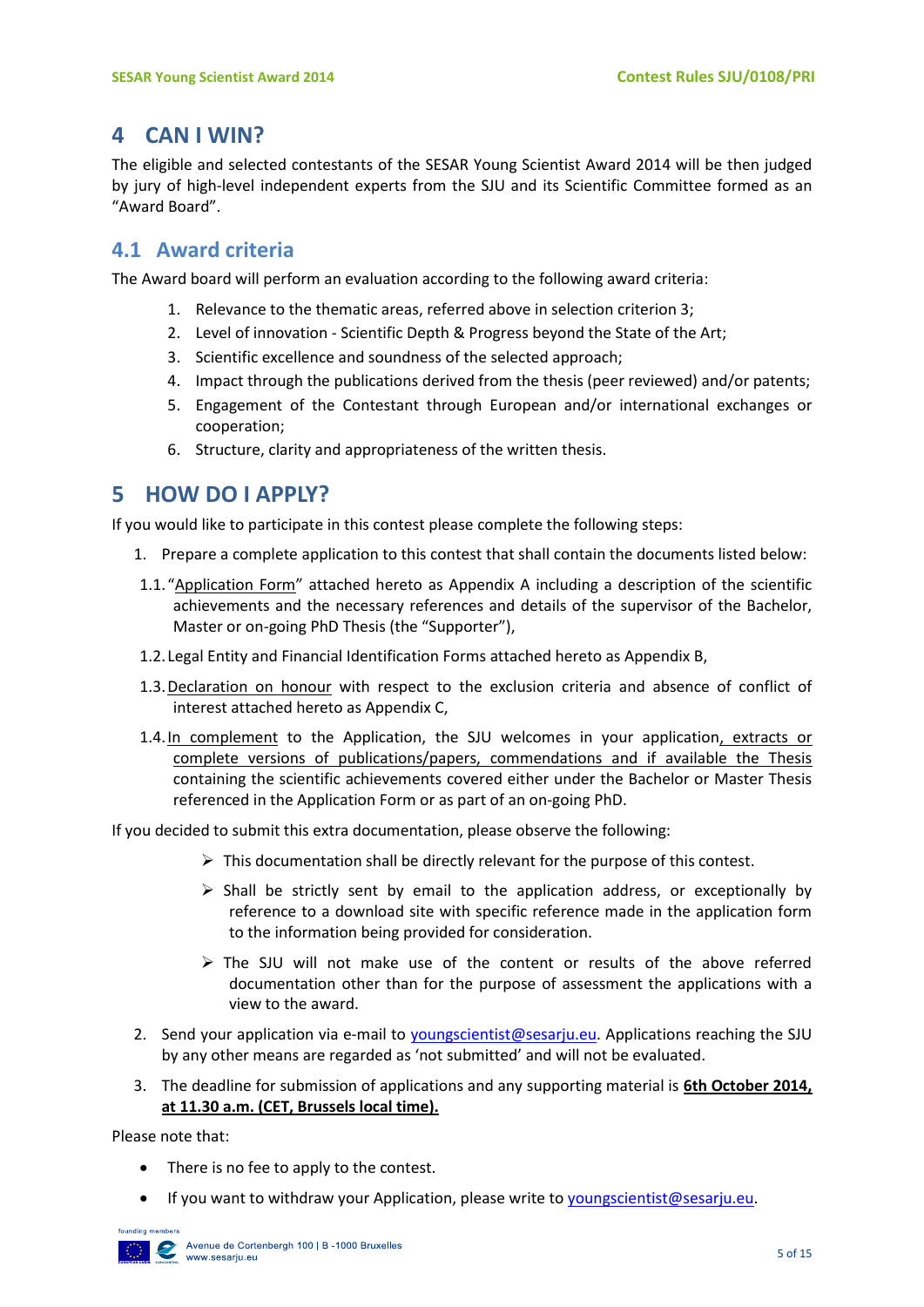# <span id="page-6-0"></span>**6 HOW WILL MY APPLICATION BE EVALUATED?**

Before the evaluation starts, the Application is subject to an eligibility check carried out by the SJU in light of the exclusion and selection criteria (see Section 2 above). An application which does not fulfil the exclusion and selection criteria will not be retained for the second stage of the evaluation: evaluation in light of the award criteria.

The SJU will convene a jury of high-level independent experts from the SJU and its Scientific Committee as an "Award Board" to perform the evaluation. These experts will sign an appointment letter, including a declaration of confidentiality and absence of conflict of interest before starting their evaluation work. Confidentiality rules will be adhered to at all times, before, during and after the evaluation. The Award Board will assess and mark the applications exactly as they were submitted and may seek further evidence from the applicants' nominated supporter or in exceptional cases the SJU may decide to organise hearings with shortlisted Contestants. The Award Board will not make any assumptions or interpretations in addition to what is in the Application. The evaluation will be performed in accordance with the following scoring:

|                | <b>Award Criteria</b>                                                                                                                                       |    | <b>Maximum</b><br>Score |
|----------------|-------------------------------------------------------------------------------------------------------------------------------------------------------------|----|-------------------------|
| $\mathbf{1}$   | Relevance to the thematic areas, referenced in selection<br>criterion 3                                                                                     |    | 10                      |
| $\overline{2}$ | Level of innovation<br>Scientific Depth & Progress beond the State of the Art                                                                               |    |                         |
|                | Approach to knowledge gathering, application to a<br>challenge and extending fundamental knowledge in<br>the domain to progress beyond the state of the art | 25 | 35                      |
|                | Depth of analysis in conducting literature review                                                                                                           | 10 |                         |
| 3              | Scientific excellence and soundness of the selected approach                                                                                                |    | 15                      |
| 4              | Impact through the publications derived from the thesis (peer<br>reviewed) and/or patents                                                                   |    | 15                      |
| 5              | Engagement of the Contestant through European and/or<br>international exchanges or cooperation                                                              |    | 10                      |
| 6              | Structure, clarity and appropriateness of the written thesis                                                                                                |    | 15                      |
|                | Total points availble                                                                                                                                       |    | 100                     |

The Award Board will provide the SJU Executive Director or representative with a recommended and ranked shortlist of the most promising Contestants in its Young Scientist Award 2014 Evaluation Report. On this basis, the SJU Executive Director, or his representative, shall then determine the final ranked shortlist and the name of a proposed winner of the SESAR Young Scientist Award 2014.

The SJU will communicate with all candidates on the short-list to encourage their presence at the SESAR Innovation Days event. **Funding of attendance will not be provided by the SJU.**

Nevertheless, the SJU reserves the right not to select a winner if no suitable entries are received or proposed by the Award Board.

The sequence of steps of the Prize competition is summarised in the following flow chart:

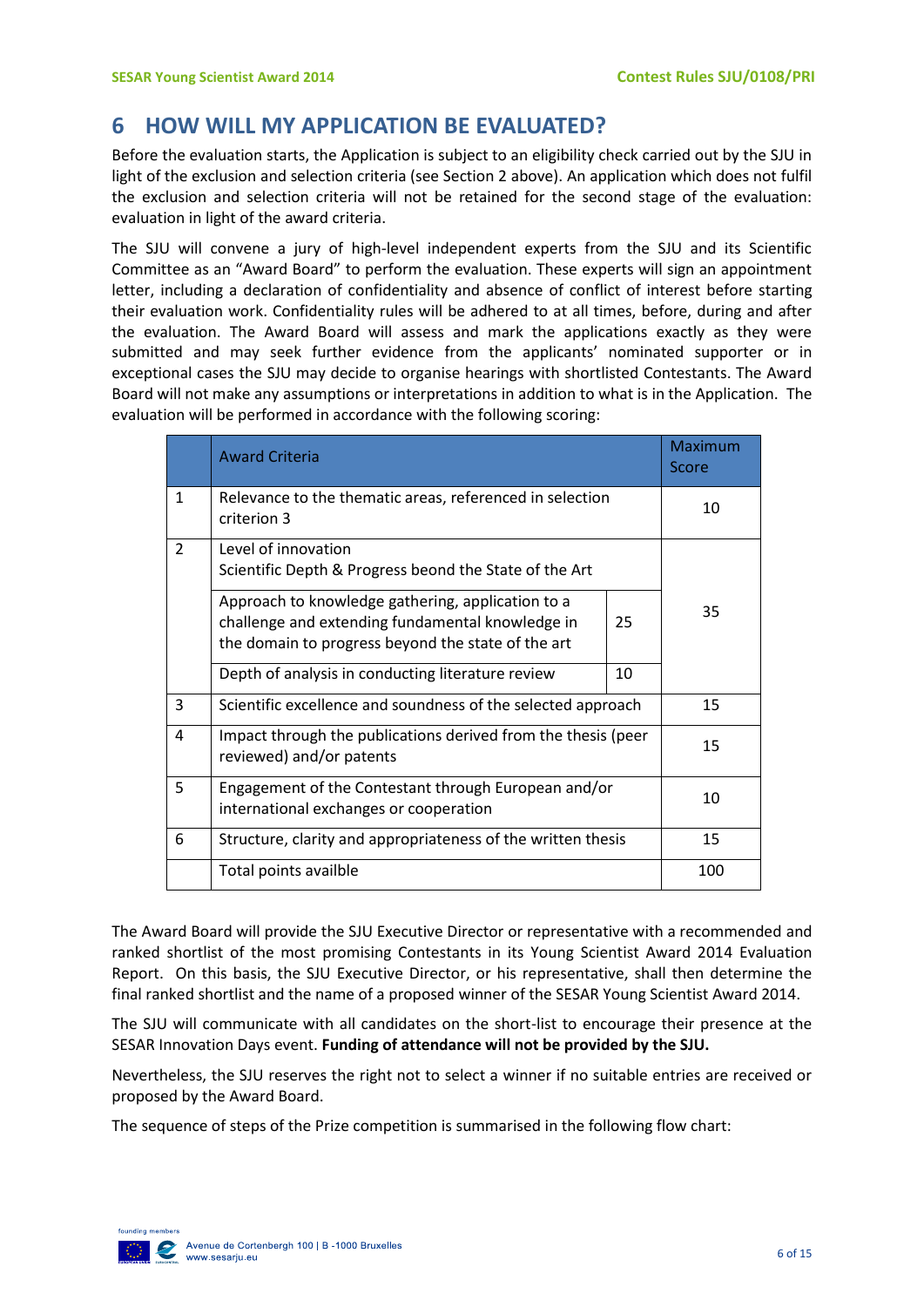

### <span id="page-7-0"></span>**7 WHAT HAPPENS IF I WIN?**

Subject to the presentation at the SESAR Innovation Days, within thirty (30) calendar days from the date of public award of the Prize, the SJU shall make the payment to the selected Contestant bank account denominated in Euros<sup>7</sup>, identified<sup>8</sup> in through a duly filled in bank account form (see Appendix C attached hereto).

### <span id="page-7-1"></span>**8 PROCESSING OF PERSONAL DATA**

All personal data contained in the application shall be processed in accordance with Regulation (EC) No 45/2001 of the European Parliament and of the Council on the protection of individuals with regard to the processing of personal data by the Community institutions and bodies and on the free movement of such data.

Such data shall be processed by the SJU data controller solely in connection with the implementation and follow-up of the Application of the winner, without prejudice to a possible transmission to the bodies in charge of a monitoring or inspection task in application of European Union legislation.

Applicants may, on written request, gain access to their personal data and correct any information that is inaccurate or incomplete. They should address any questions regarding the processing of their personal data to the SJU data controller, via e-mail t[o sju.dpc@sesarju.eu.](mailto:sju.dpc@sesarju.eu)

Applicants may, at any time, lodge a complaint against the processing of their personal data with the European Data Protection Supervisor.

The SJU shall be authorised to publish, in whatever form and on or by whatever medium, the following information:

- the name of the winner
- the general purpose of the activities of the winner in relation to the award of the Prize in the form of the summary provided by the winner;
- the amount of the Prize awarded;
- the geographic location of the activities carried out.

By a document issued or certified by the bank.



 $\overline{a}$ 

<sup>7</sup> Or local currency where the receiving country does not allow transactions in EUR. 8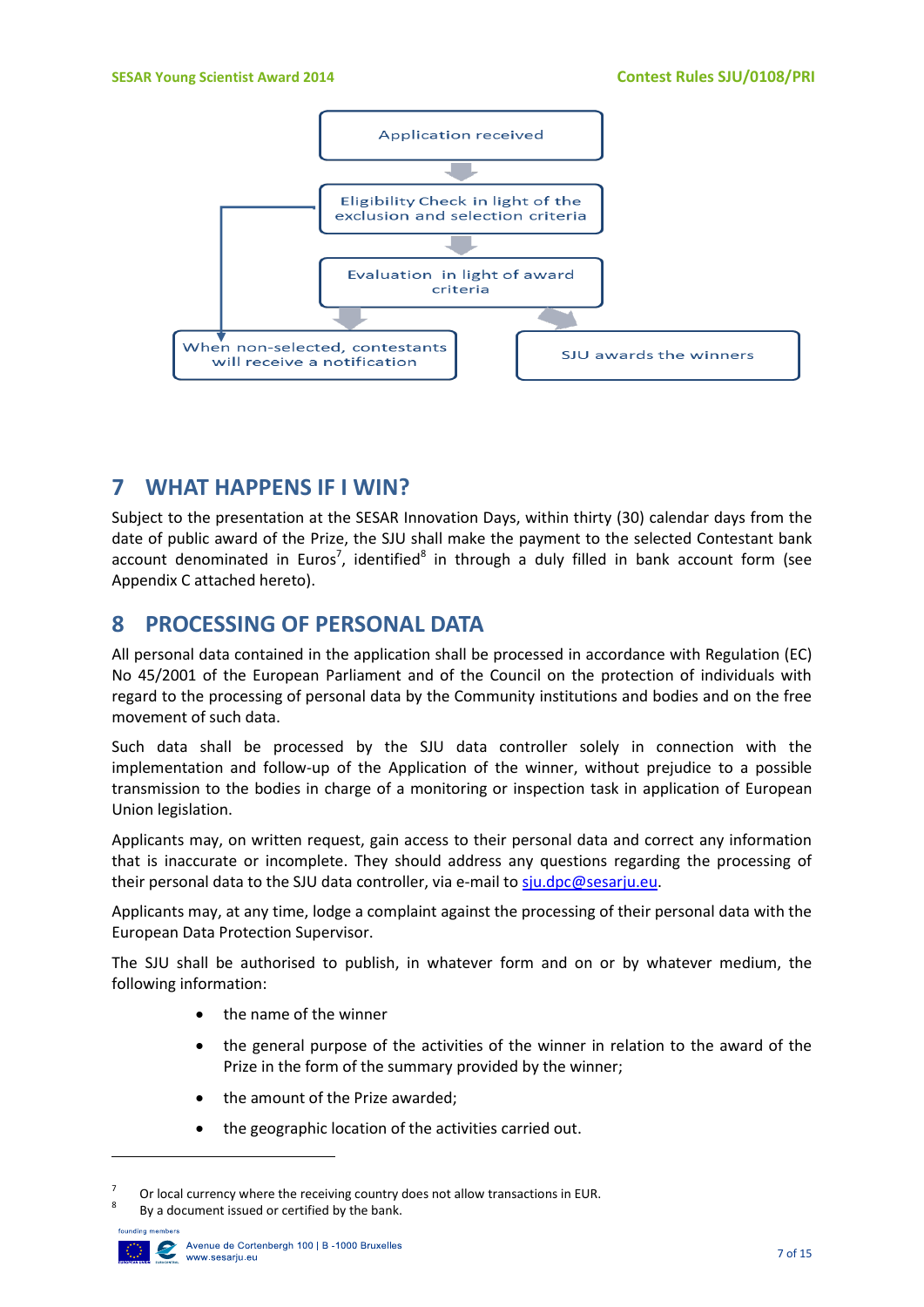The shortlisted Contestants will be invited to the SESAR Innovation days and to the award ceremony in Madrid, Spain on 27<sup>th</sup> November 2014. The SJU may produce videos or other promotional material about the winners. Photos and videos taken by the SJU either in preparation of the award ceremony or during the award ceremony are the sole property of the SJU.

# <span id="page-8-0"></span>**9 CONDITIONS FOR PARTICIPATION**

The contest is governed by the applicable Union law complemented, where necessary, by the law of Belgium. The General Court or, on appeal, the Court of Justice of the European Union, shall have sole jurisdiction to hear any dispute between the SJU and any participant concerning the interpretation, application or validity of the rules of this contest, if such dispute cannot be settled amicably.

The Contestants accept that, if they are awarded a Prize, the SJU, OLAF and the Court of Auditors may carry out checks and audits in relation to the contest and the received Prize.

By virtue of Article 212 of Commission Delegated Regulation (EU) No 1268/2012 of 29 October 2012 on the rules of application of Regulation (EU, Euratom) No 966/2012 of the European Parliament and of the Council of 25 October 2012 on the financial rules applicable to the general budget of the Union and with due regard to the principle of proportionality, a participant which has committed irregularities or fraud, has made false declarations shall be liable to:

administrative penalties consisting of exclusion from all contracts, grants and contests financed by the Union budget for a maximum of five years from the date on which the infringement is established and confirmed following a contradictory procedure with the beneficiary; and/or financial penalties of 2% to 10% of the value of the Prize.

In the event of another infringement within five years following the establishment of the first infringement, the period of exclusion under point (a) may be extended to 10 years and the range of the rate referred to in point (b) may be increased to 4% to 20%.

# <span id="page-8-1"></span>**10 GENERAL SOURCES OF HELP**

For more information, se[e www.sesarju.eu](http://www.sesarju.eu/) or [www.sesarinnovationdays.eu.](http://www.sesarinnovationdays.eu/)

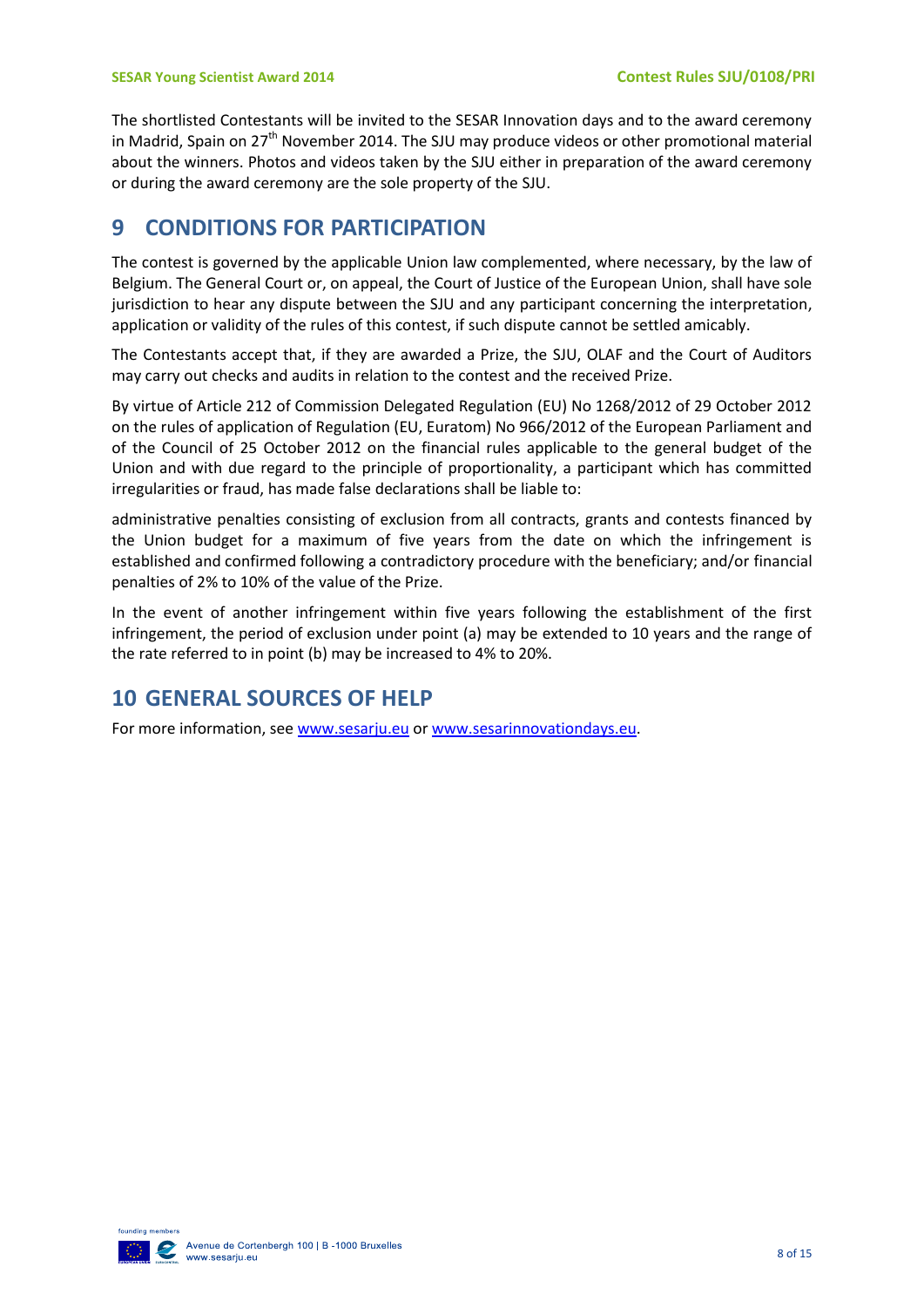# <span id="page-9-0"></span>**APPENDIX A APPLICATION FORM**

PART 1 – Contestant / Candidate / Applicant

| <b>Contestant Name</b>  |  |
|-------------------------|--|
|                         |  |
|                         |  |
|                         |  |
| (Last Name, First Name) |  |
|                         |  |
|                         |  |
|                         |  |
|                         |  |
| Organisation            |  |
|                         |  |
|                         |  |
|                         |  |
| <b>Tutor Name</b>       |  |
|                         |  |
|                         |  |
|                         |  |
| (Last Name, First Name) |  |
|                         |  |
|                         |  |
|                         |  |
| <b>SESAR activity</b>   |  |
|                         |  |
|                         |  |
| relationship            |  |
|                         |  |
|                         |  |
|                         |  |
| (max. 40 words)         |  |
|                         |  |
|                         |  |
|                         |  |

| <b>Thesis/PhD Title</b>  |  |
|--------------------------|--|
| (relevant access to      |  |
|                          |  |
| complete material to be  |  |
| provided)                |  |
|                          |  |
| <b>Thesis/PhD Domain</b> |  |
| <b>URL</b>               |  |
|                          |  |
| (if available)           |  |
|                          |  |
|                          |  |
|                          |  |
| <b>Executive Summary</b> |  |
| (max. 300 words)         |  |
|                          |  |
|                          |  |
|                          |  |
|                          |  |

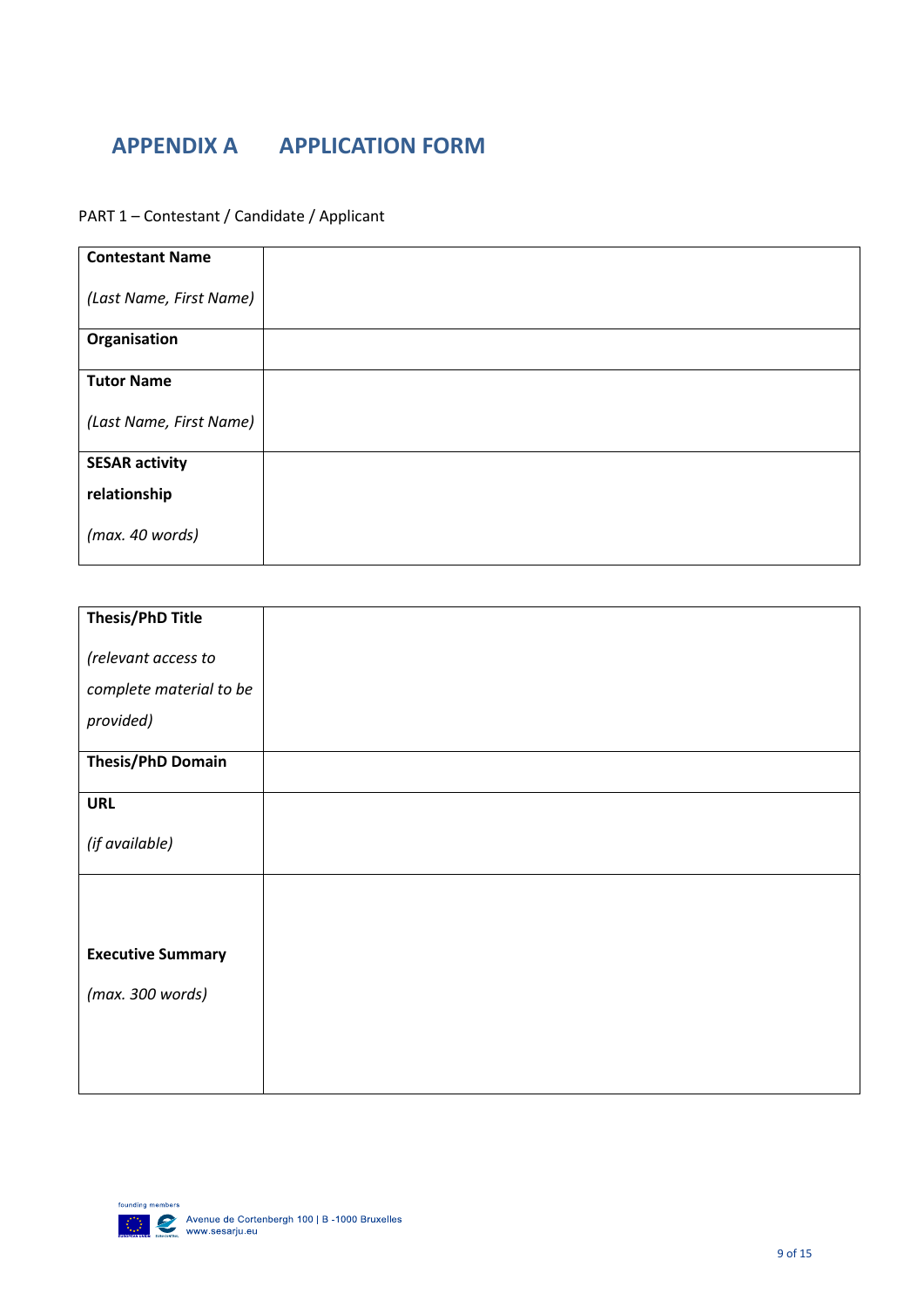#### **Rationale - why**

*(max. 300 words)*

*In terms of (refer to section s [4](#page-4-0) and 6 above) :*

- *1. Relevance to the thematic areas, referred above in selection criterion 3;*
- *2. Level of innovation - Scientific Depth & Progress beyond the State of the Art;*
- *3. Scientific excellence and soundness of the selected approach;*
- *4. Impact through the publications derived from the thesis (peer reviewed) and/or patents;*
- *5. Engagement of the Contestant through European*

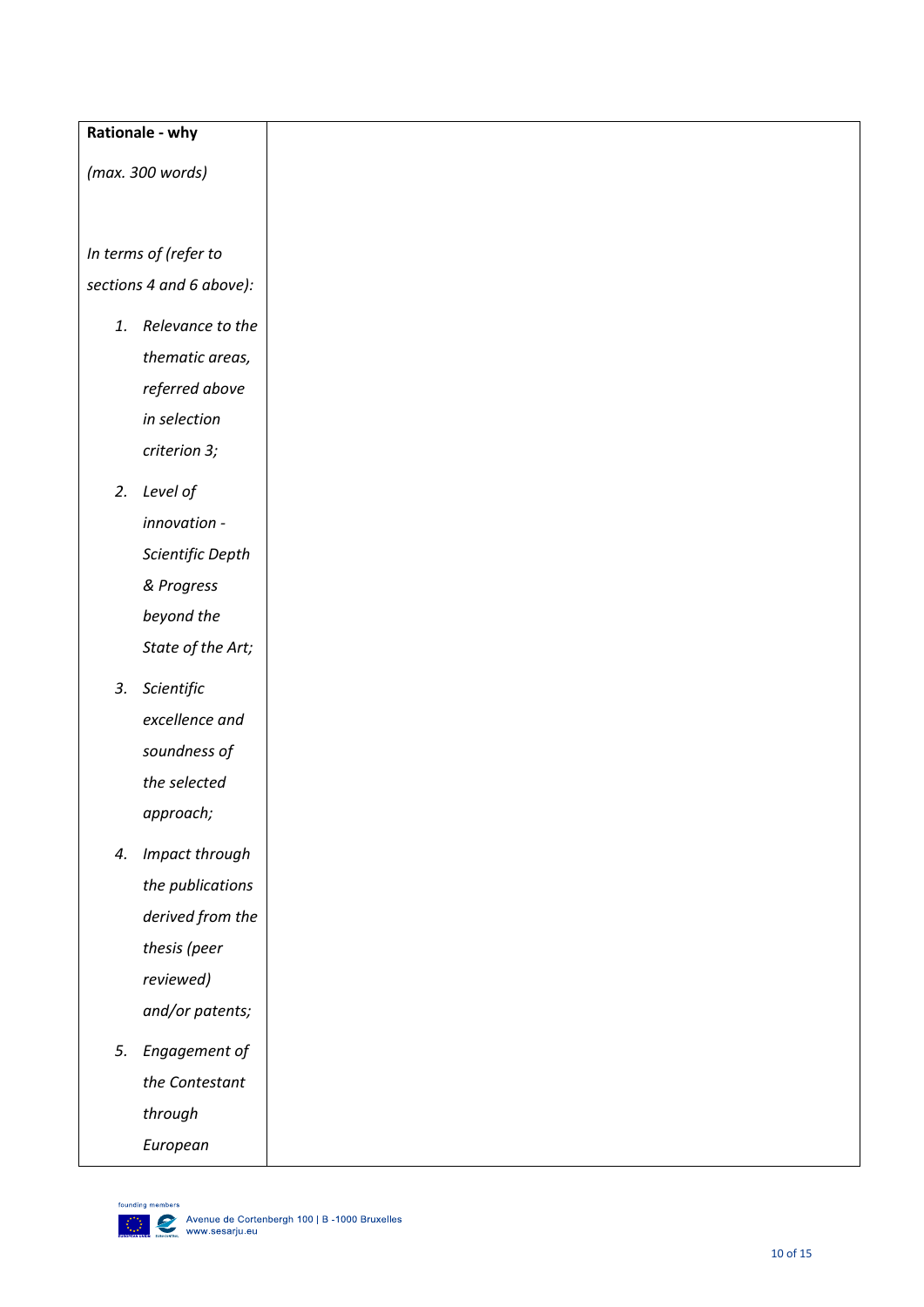| and/or                |
|-----------------------|
| international         |
| exchanges or          |
| cooperation;          |
|                       |
| 6. Structure, clarity |
| and                   |
| appropriateness       |
| of the written        |
| thesis.               |
|                       |

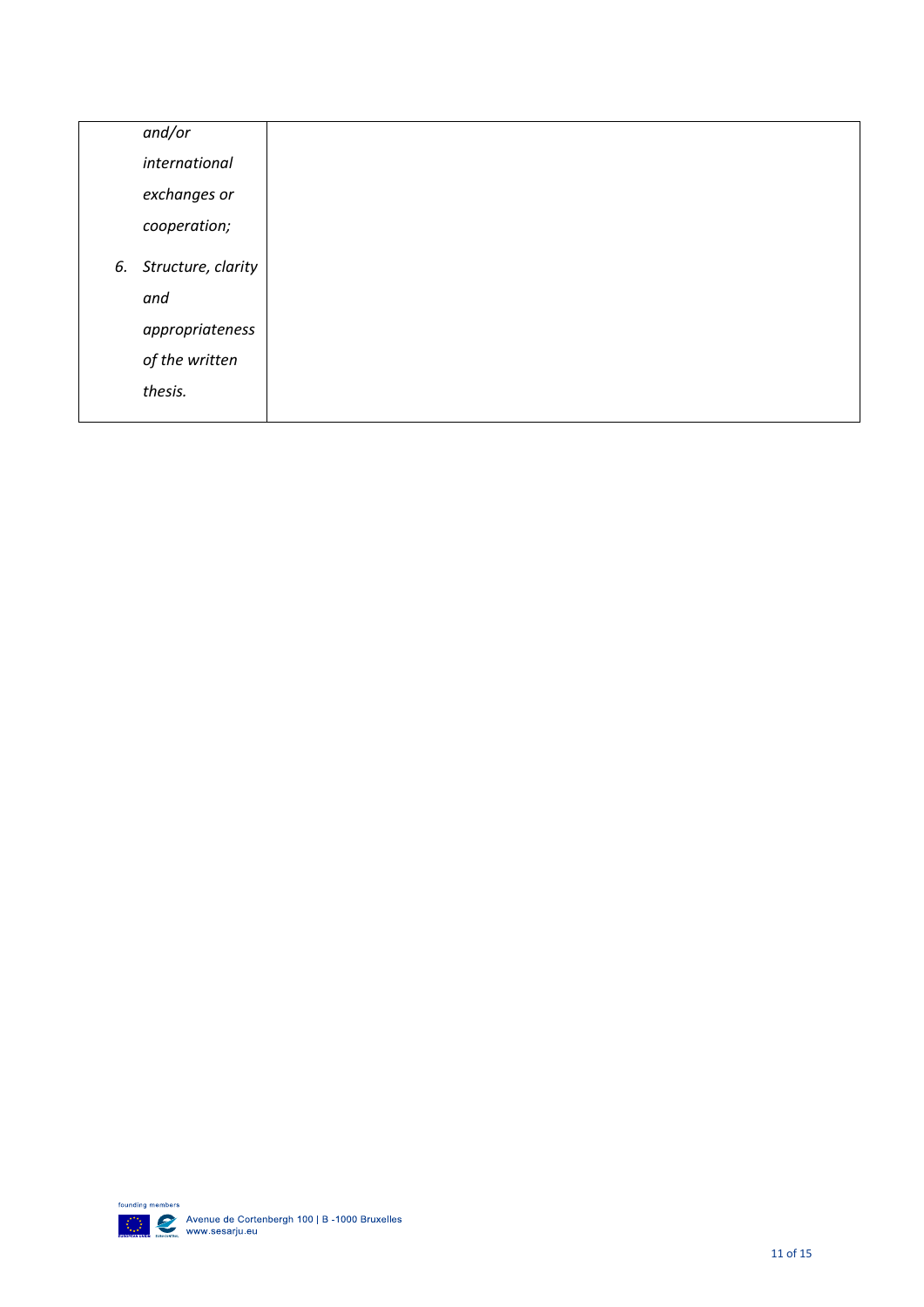#### PART 2 – Supporter / Supervisor

| <b>Supporter Name</b>         |  |
|-------------------------------|--|
|                               |  |
| (A suitable supervising       |  |
|                               |  |
| person)                       |  |
|                               |  |
| (Last Name, First Name)       |  |
|                               |  |
| <b>Supporter Contact</b>      |  |
|                               |  |
| <b>Details</b>                |  |
|                               |  |
| (Organisation, Postal         |  |
|                               |  |
| Address, Email,               |  |
| Telephone)                    |  |
|                               |  |
|                               |  |
| <b>Supporter Relationship</b> |  |
|                               |  |
| (Link to candidate, max       |  |
| 40 words)                     |  |
|                               |  |
|                               |  |
| Supporter                     |  |
| Recommendation                |  |
|                               |  |
| (max. 100 words)              |  |
|                               |  |
|                               |  |

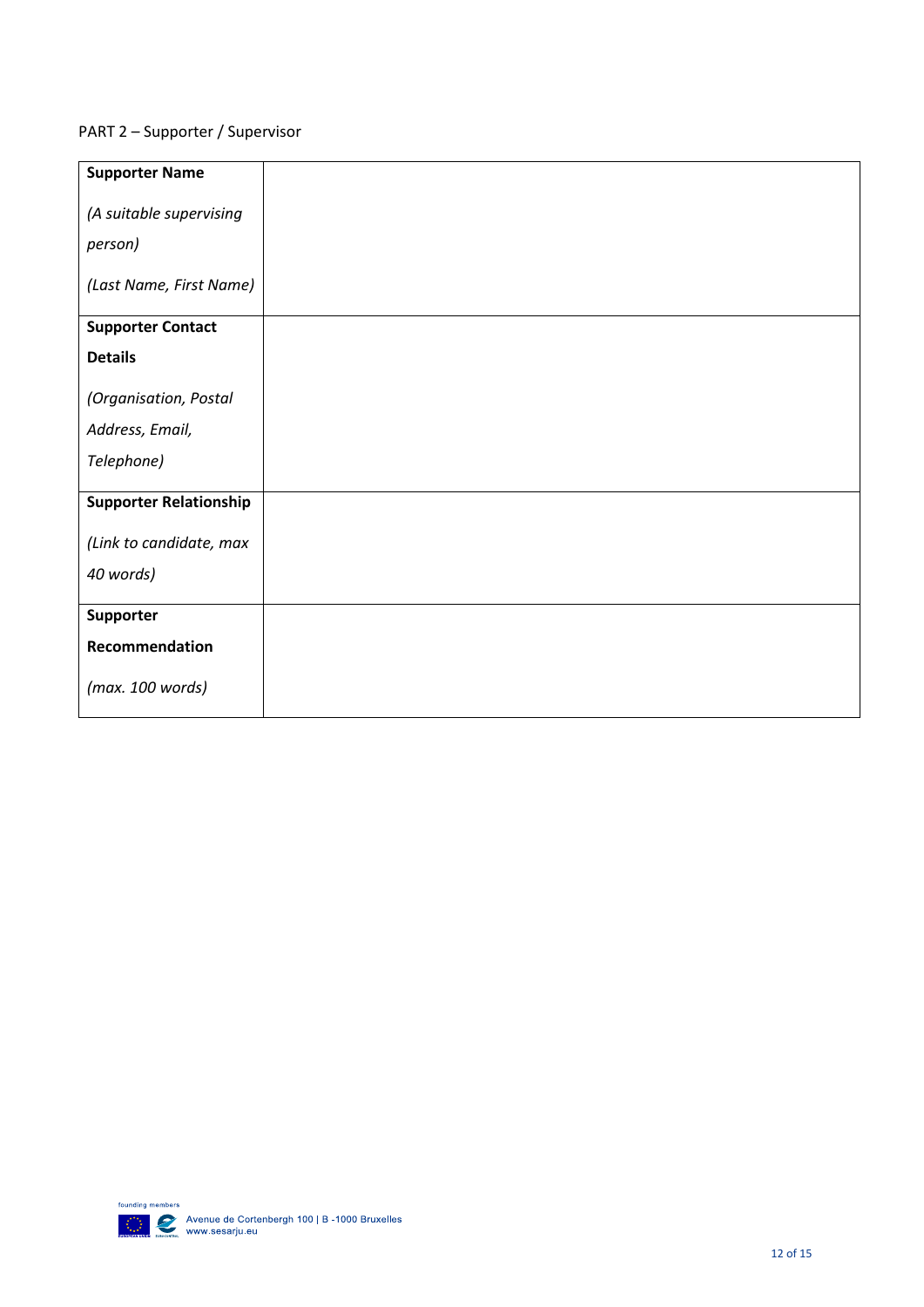# <span id="page-13-0"></span>**APPENDIX B LEGAL AND FINANCIAL ENTITY FORMS**

Please and use the forms available at: [http://ec.europa.eu/budget/library/contracts\\_grants/info\\_contracts/legal\\_entities/legEnt\\_indiv\\_en.](http://ec.europa.eu/budget/library/contracts_grants/info_contracts/legal_entities/legEnt_indiv_en.pdf) [pdf](http://ec.europa.eu/budget/library/contracts_grants/info_contracts/legal_entities/legEnt_indiv_en.pdf)

And

[http://ec.europa.eu/budget/library/contracts\\_grants/info\\_contracts/financial\\_id/fich\\_sign\\_ba\\_gb\\_e](http://ec.europa.eu/budget/library/contracts_grants/info_contracts/financial_id/fich_sign_ba_gb_en.pdf) [n.pdf](http://ec.europa.eu/budget/library/contracts_grants/info_contracts/financial_id/fich_sign_ba_gb_en.pdf)

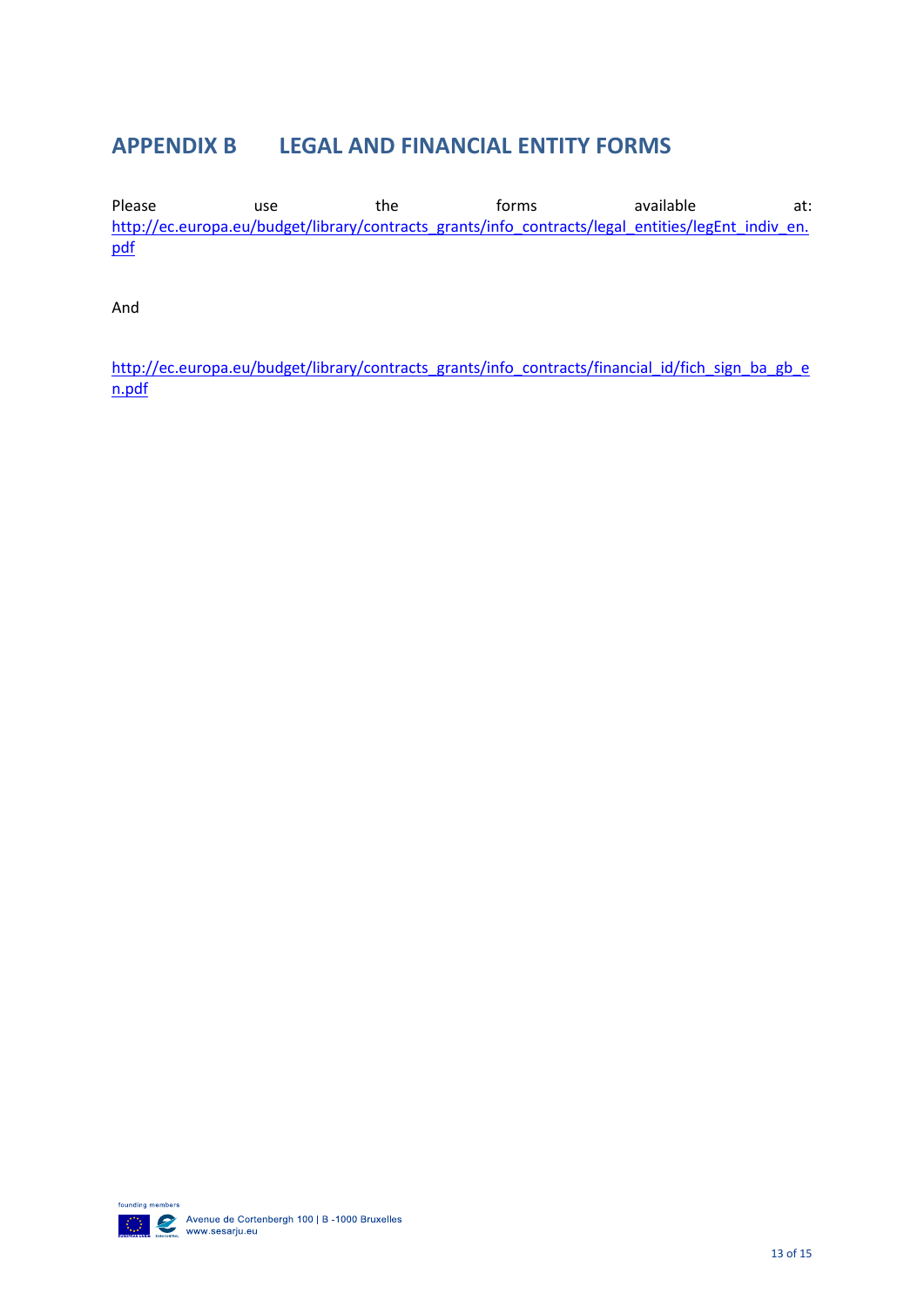# <span id="page-14-0"></span>**APPENDIX C DECLARATION ON HONOUR**

With respect to the Exclusion Criteria and absence of Conflict of Interest

*(Complete or delete the parts in grey italics in parenthese)* [Choose options for parts in grey between square brackets] he undersigned *(insert name of the signatory of this form)*:

- in [his][her] own name *(for a natural person)*
- or representing the following legal person: *(only if the economic operator is a legal person)*

full official name:

official legal form:

full official address:

VAT registration number:

- $\triangleright$  declares that [the above-mentioned legal person][he][she] is not in one of the following situations:
- a) is bankrupt or being wound up, is having its affairs administered by the courts, has entered into an arrangement with creditors, has suspended business activities, is the subject of proceedings concerning those matters, or is in any analogous situation arising from a similar procedure provided for in national legislation or regulations;
- b) has been convicted of an offence concerning professional conduct by a judgment of a competent authority of a Member State which has the force of *res judicata*;
- c) has been guilty of grave professional misconduct proven by any means which the contracting authorities can justify including by decisions of the European Investment Bank and international organisations;
- d) is not in compliance with all its obligations relating to the payment of social security contributions and the payment of taxes in accordance with the legal provisions of the country in which it is established, with those of the country of the contracting authority and those of the country where the contract is to be performed;
- e) has been the subject of a judgement which has the force of *res judicata* for fraud, corruption, involvement in a criminal organisation, money laundering or any other illegal activity, where such activity is detrimental to the Union's financial interests;
- f) is subject to an administrative penalty for being guilty of misrepresenting the information required by the contracting authority as a condition of participation in a grant award procedure or another procurement procedure or failing to supply this information, or having been declared to be in serious breach of its obligations under contracts or grants covered by the Union's budget.
- *(Only for legal persons other than Member States and local authorities, otherwise delete)* declares that the natural persons with power of representation, decision-making or control<sup>9</sup> over the above-mentioned legal entity are not in the situations referred to in b) and e) above;
- $\triangleright$  declares that [the above-mentioned legal person][he][she]:

<sup>&</sup>lt;sup>9</sup> This covers the company directors, members of the management or supervisory bodies, and cases where one natural person holds a majority of shares. founding members



**.**